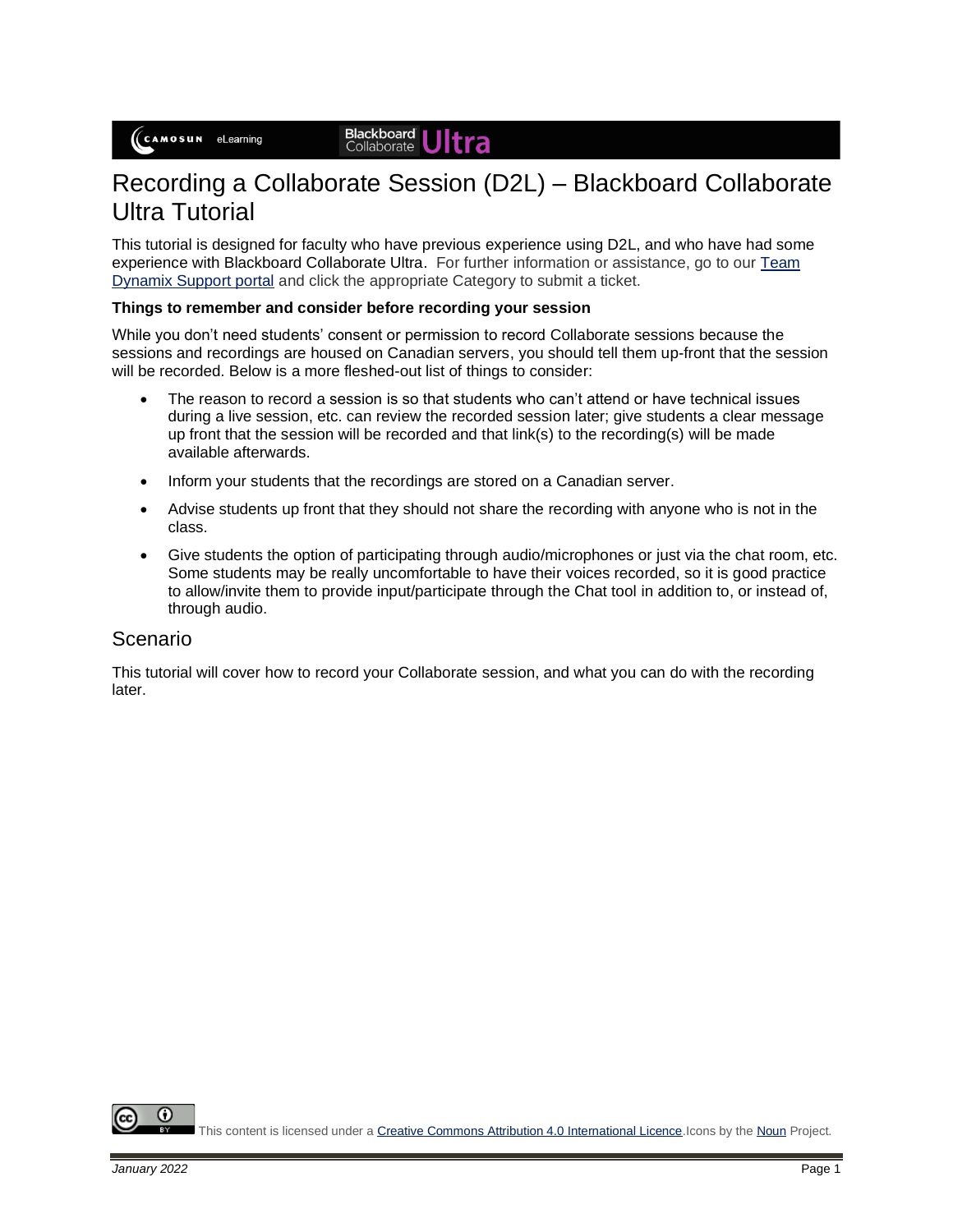## **Steps**

- 1. Go to Collaborate, click on your Collaborate session, and enter your session.
- 2. Open the **Session menu** (the top left icon).



3. Click **Start Recording**.



This content is licensed under [a Creative Commons Attribution 4.0 International Licence.I](https://creativecommons.org/licenses/by/4.0/)cons by th[e Noun](https://creativecommons.org/website-icons/) Project.

 $^\circledR$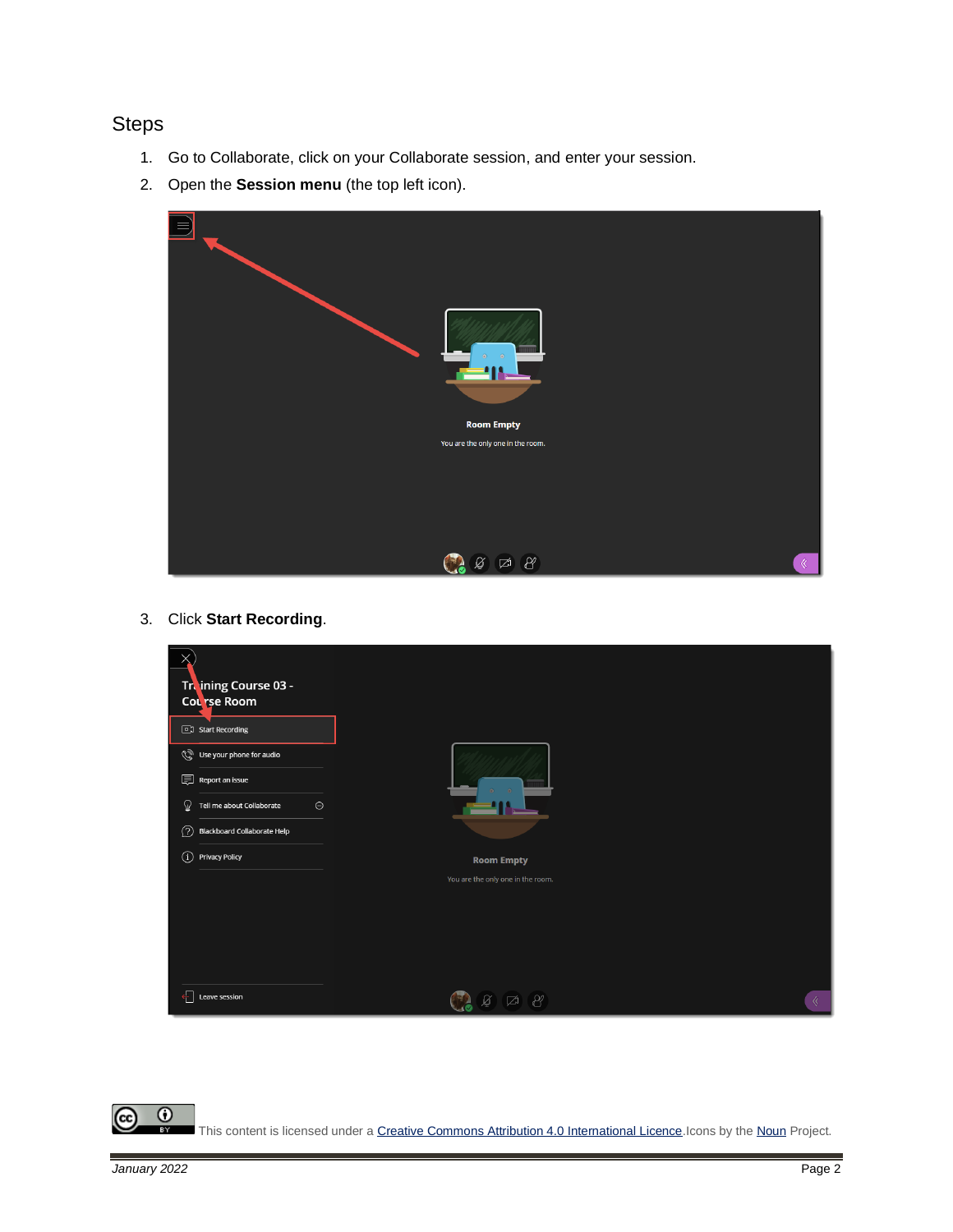4. A **Session is being recorded** message will pop up.



5. To stop the recording, click the **Session menu**, and select **Stop Recording**.

| Treining Course 03 -                                    |                                   |   |
|---------------------------------------------------------|-----------------------------------|---|
| Course Room                                             |                                   |   |
| Stop Recording                                          |                                   |   |
| Use your phone for audio                                |                                   |   |
| <b>同</b> Report an issue                                |                                   |   |
| ହ<br>$_{\odot}$<br>Tell me about Collaborate            |                                   |   |
| ⅅ<br><b>Blackboard Collaborate Help</b>                 |                                   |   |
| $\textcircled{\scriptsize{i}}$<br><b>Privacy Policy</b> | <b>Room Empty</b>                 |   |
|                                                         | You are the only one in the room. |   |
|                                                         |                                   |   |
|                                                         |                                   |   |
|                                                         |                                   |   |
|                                                         |                                   |   |
| $\leftarrow$<br>Leave session                           | $\beta$<br>Ø<br>ø                 | 《 |



(cc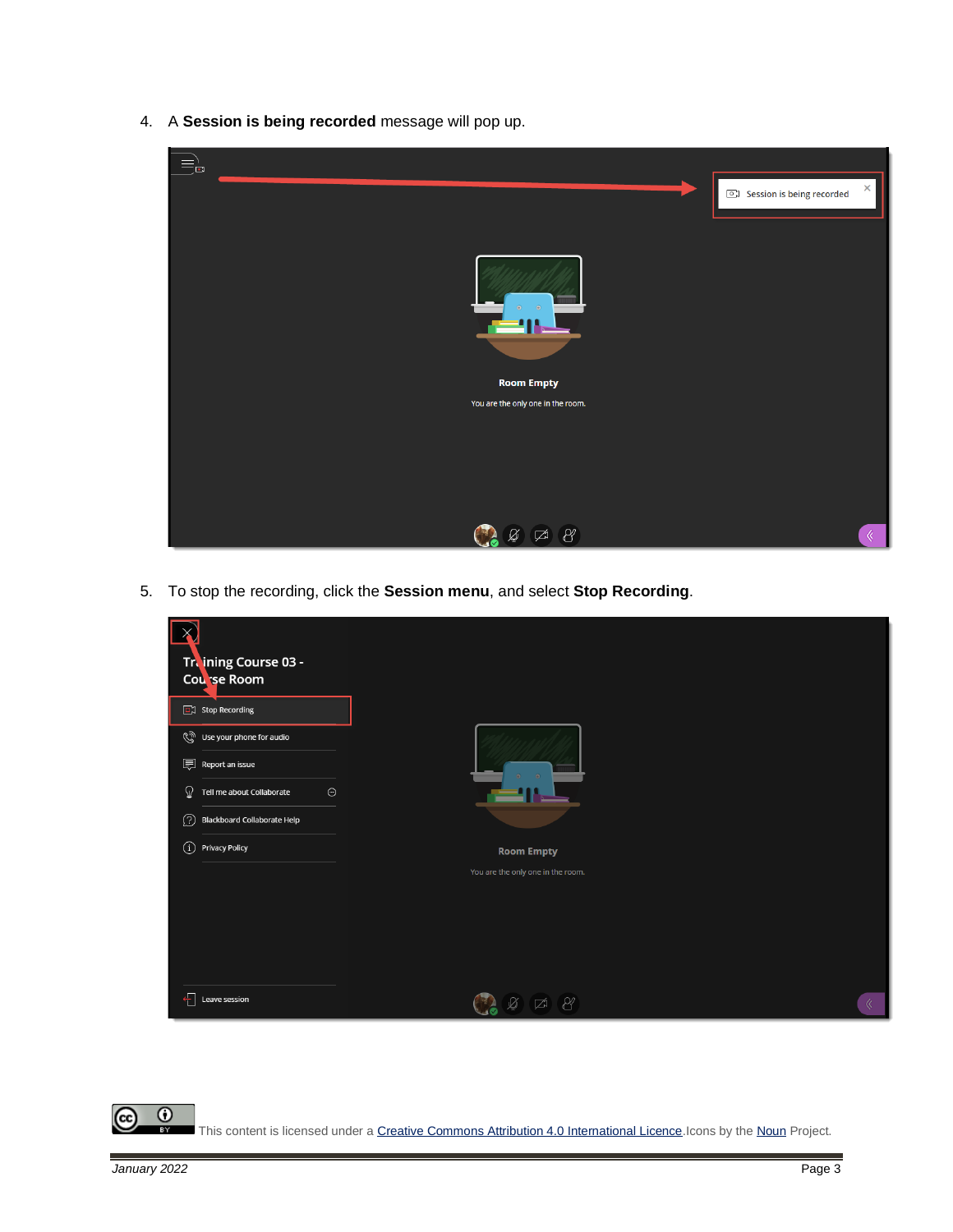6. To access your recording(s), go back to the location in your D2L course site where you have linked to your Blackboard Collaborate Ultra room (for example, in the **Content** tool), and click the **Menu** at the top left above the **Course Room** link.

| Blackboard Collaborate Ultra v                                        |                        |           | БØ<br>Ум<br>IJ          |          |
|-----------------------------------------------------------------------|------------------------|-----------|-------------------------|----------|
|                                                                       | Sessions               |           |                         | $\Omega$ |
| Menu<br>Training Course 03 - Course Room<br>е<br>Unlocked (available) |                        |           |                         | $\odot$  |
| Create Session                                                        |                        | Filter by | All Upcoming Sessions ▼ | Q        |
|                                                                       | No scheduled sessions. |           |                         |          |
|                                                                       | <b>Create Session</b>  |           |                         |          |

7. Select **Recordings** (note that it may take a bit of time before the recording(s) appear – and you may need to log off of D2L and log back in again before you see them).

|   |                           | Blackboard Collaborate Ultra v                                | 口                      | 5g        | $\rightarrow$ |
|---|---------------------------|---------------------------------------------------------------|------------------------|-----------|---------------|
|   | Blackboard<br>Collaborate | $\equiv$                                                      | <b>Sessions</b>        |           |               |
| 8 | <b>Emily Schudel</b>      | Training Course 03 - Course Room<br>ų<br>Unlocked (available) |                        |           |               |
|   | <b>223</b> Sessions       | Create Session                                                |                        | Filter by | All Upr       |
| 圓 | Recordings                |                                                               | No scheduled sessions. |           |               |
|   |                           |                                                               | Create Session         |           |               |

 $\odot$ This content is licensed under [a Creative Commons Attribution 4.0 International Licence.I](https://creativecommons.org/licenses/by/4.0/)cons by th[e Noun](https://creativecommons.org/website-icons/) Project.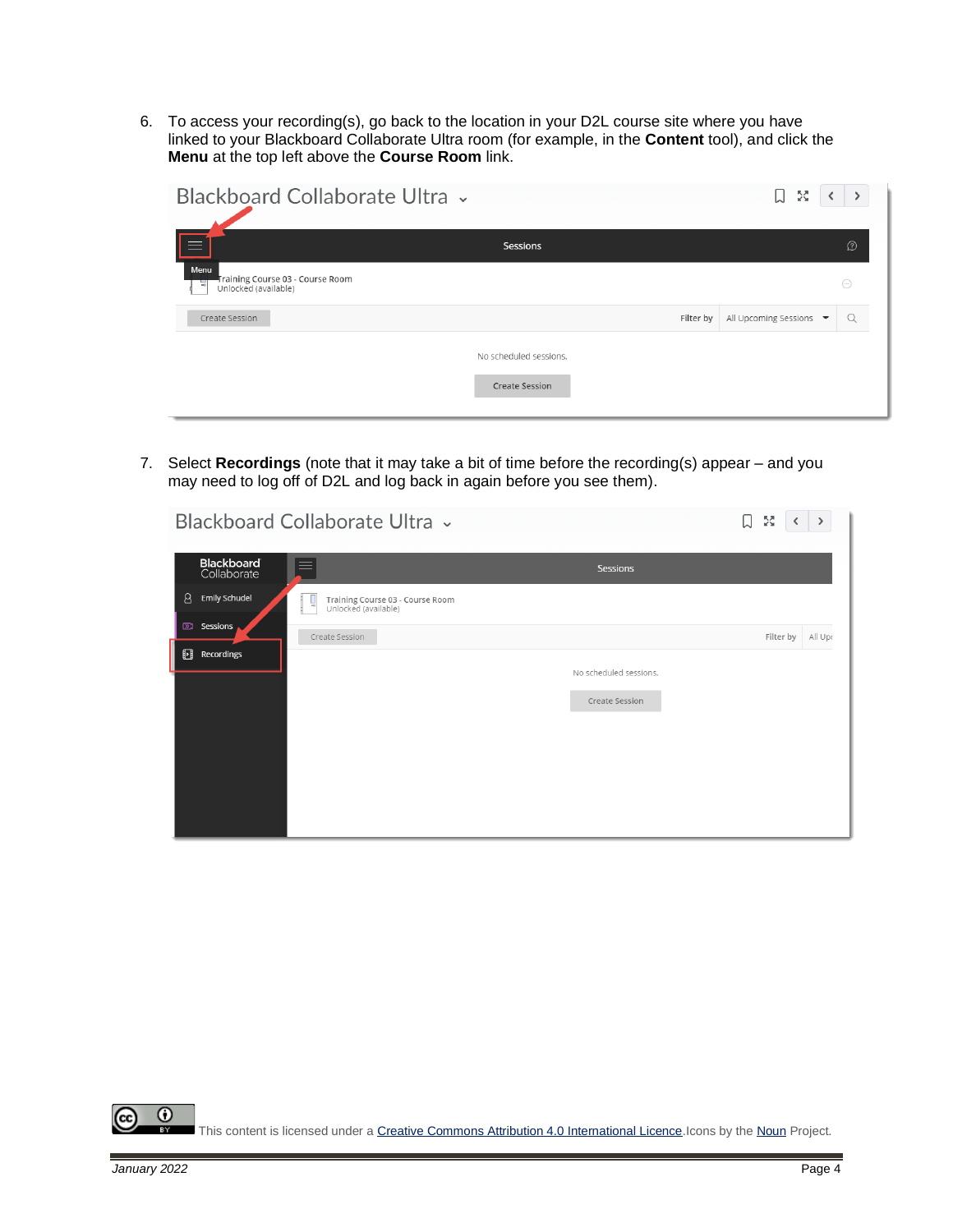8. To enable recordings to be shared outside of D2L (for example, if you need to email a recording link to someone who does not have access to the D2L course site where the recording rests), click the three dots to the right of the recording title, and select **Recording settings**.

|                               | Training Course 03 Course Home My Tools v Collaborate Course Media My Media Edit Course ePortfolio |                            |                                                  |
|-------------------------------|----------------------------------------------------------------------------------------------------|----------------------------|--------------------------------------------------|
| $\equiv$                      | Recordings                                                                                         |                            | $\circledR$                                      |
|                               |                                                                                                    | Filter by                  | Q<br>Recordings In A Range $\blacktriangleright$ |
| 2020-06-01 面<br>to 2020-09-11 |                                                                                                    |                            |                                                  |
| Session name / Recording name | Date                                                                                               | Duration                   |                                                  |
| Test / recording_1            | 2020-06-25, 4:24 PM                                                                                | <b>UU.UT.TT</b>            |                                                  |
|                               |                                                                                                    | $\triangleright$ Watch now |                                                  |
|                               |                                                                                                    | $\triangledown$ Download   |                                                  |
|                               |                                                                                                    | Recording settings         |                                                  |
|                               |                                                                                                    | <b>m</b> Delete            |                                                  |
|                               |                                                                                                    | Copy link                  |                                                  |
|                               |                                                                                                    | CC Add caption source      |                                                  |

9. Select **Allow public access**, and click **Save**. Note that you can also rename your recording from here.

| Training Course 03 Course Home My Tools v Collaborate Course Media My Media Edit Course ePortfolio |                     |                                 |      |
|----------------------------------------------------------------------------------------------------|---------------------|---------------------------------|------|
| $\equiv$                                                                                           | Recordings          | $\times$ Recording settings     |      |
| 2020-06-01 <b>圖</b> to 2020-09-11 圖                                                                |                     | * Recording name<br>red rding_1 |      |
| Session name / Recording name                                                                      | Date                | <b>Public access</b>            |      |
| Test / recording_1                                                                                 | 2020-06-25, 4:24 PM | Allow public access             |      |
|                                                                                                    |                     | Cancel                          | Save |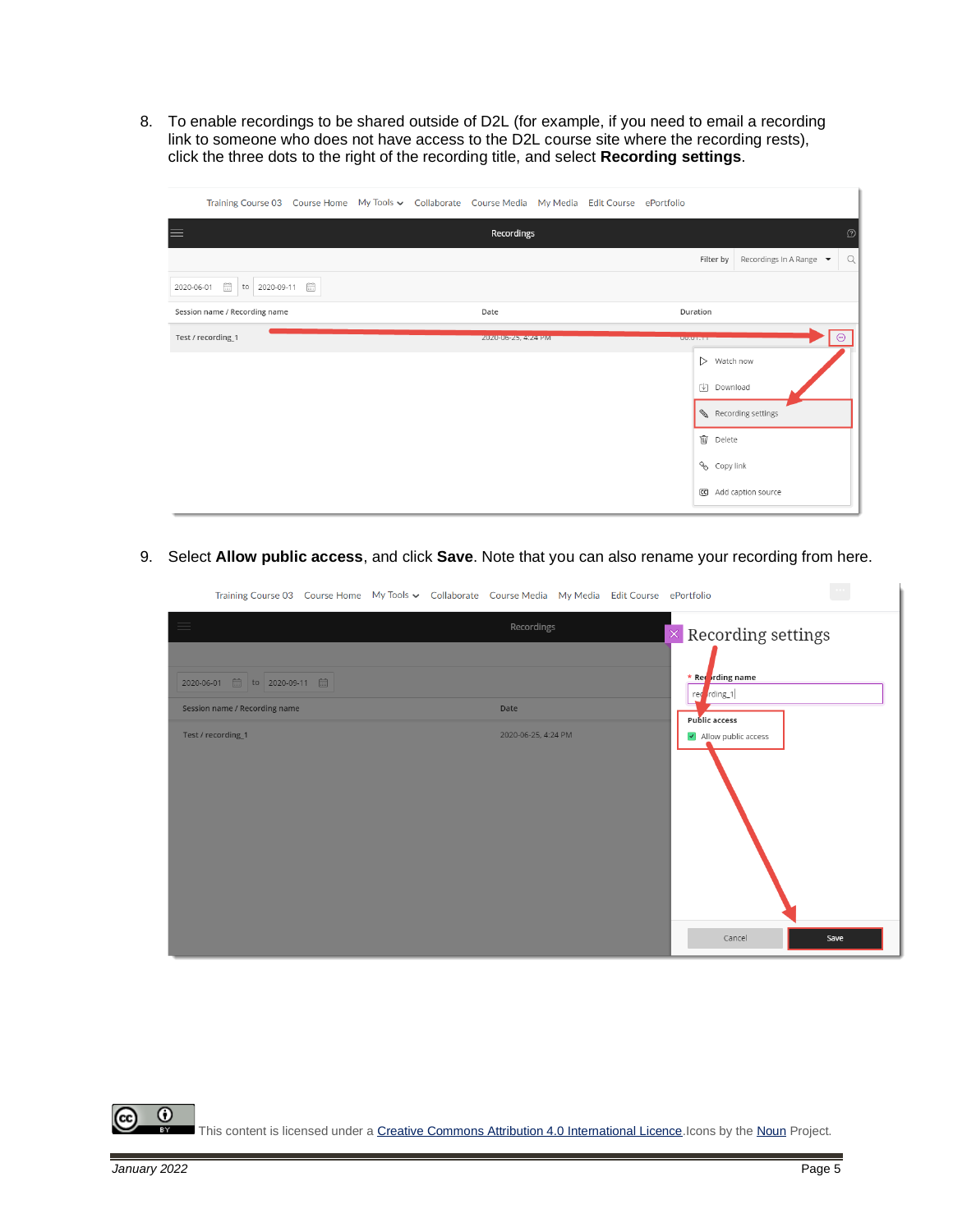10. Click the three dots again, and select **Copy link**, and then paste that link into an email, for example.

|            | Training Course 03 Course Home My Tools v Collaborate Course Media My Media Edit Course ePortfolio                                                                                                                                                                                                                                                                     |  |            |  |                          |                         |             |
|------------|------------------------------------------------------------------------------------------------------------------------------------------------------------------------------------------------------------------------------------------------------------------------------------------------------------------------------------------------------------------------|--|------------|--|--------------------------|-------------------------|-------------|
| $\equiv$   |                                                                                                                                                                                                                                                                                                                                                                        |  | Recordings |  |                          |                         | $\circledR$ |
|            |                                                                                                                                                                                                                                                                                                                                                                        |  |            |  | Filter by                | Recordings In A Range ▼ | Q           |
| 2020-06-01 | $\begin{picture}(20,20) \put(0,0){\line(1,0){10}} \put(15,0){\line(1,0){10}} \put(15,0){\line(1,0){10}} \put(15,0){\line(1,0){10}} \put(15,0){\line(1,0){10}} \put(15,0){\line(1,0){10}} \put(15,0){\line(1,0){10}} \put(15,0){\line(1,0){10}} \put(15,0){\line(1,0){10}} \put(15,0){\line(1,0){10}} \put(15,0){\line(1,0){10}} \put(15,0){\line(1$<br>to 2020-09-11 图 |  |            |  |                          |                         |             |
|            | Session name / Recording name                                                                                                                                                                                                                                                                                                                                          |  | Date       |  | Duration                 |                         |             |
|            | Test / recording_1                                                                                                                                                                                                                                                                                                                                                     |  |            |  |                          |                         |             |
|            |                                                                                                                                                                                                                                                                                                                                                                        |  |            |  | $>$ Watch now            |                         |             |
|            |                                                                                                                                                                                                                                                                                                                                                                        |  |            |  | $\triangledown$ Download |                         |             |
|            |                                                                                                                                                                                                                                                                                                                                                                        |  |            |  |                          | Recording settings      |             |
|            |                                                                                                                                                                                                                                                                                                                                                                        |  |            |  | <b>m</b> Delete          |                         |             |
|            |                                                                                                                                                                                                                                                                                                                                                                        |  |            |  | Copy link                |                         |             |
|            |                                                                                                                                                                                                                                                                                                                                                                        |  |            |  |                          | CC Add caption source   |             |
|            |                                                                                                                                                                                                                                                                                                                                                                        |  |            |  |                          |                         |             |

11. If you would like students to download your recordings, click on the Room (or Session) link and in the Sessions Settings tab, under **Recording**, select **Allow recording downloads**, and click **Save**.

Note that you, as the session administrator, will always be able to download your session recordings from the Recordings area.

| <b>Blackboard</b>         | <b>Sessions</b>                                                        | Open Collaborate testing session                           |
|---------------------------|------------------------------------------------------------------------|------------------------------------------------------------|
| Collaborate               | Create Sesion                                                          | छु<br>89<br>目                                              |
| Emily Schudel<br>8        | Open Collaborate testing session<br>⊏<br>15/04/2020, 10:59 (available) |                                                            |
| $\overline{\gg}$ Sessions | <b>Building Quizzes in D2L</b><br>$\overline{\phantom{a}}$             | <b>Session Settings</b>                                    |
| Recordings<br>酮           | 05/09/2020, 13:00 - 05/09/2020, 16:00 (not yet started)                | Recording<br>$\sqrt{\sqrt{2}}$ Allow recording downloads   |
| $\ominus$ Logout          |                                                                        | Anony ise chat messages                                    |
|                           |                                                                        | Moderator ermissions                                       |
|                           |                                                                        | Only show profile pictures for Moderators                  |
|                           |                                                                        | Participant per nissions                                   |
|                           |                                                                        | $\blacktriangleright$ Share audio                          |
|                           |                                                                        | Share video                                                |
|                           |                                                                        | $\triangleright$ Post chat message                         |
|                           |                                                                        | Draw on whiteboar and files                                |
|                           |                                                                        | <b>Enable session telephon</b>                             |
|                           |                                                                        | Iv Allow attendees to jointhe session using a<br>telephone |
|                           |                                                                        | <b>Private Chat</b>                                        |
|                           |                                                                        | Participants can chat privat ly only with<br>moderators    |
|                           |                                                                        | Moderators supervise all private chats                     |
|                           |                                                                        | Large scale session (250+)                                 |
| <b>Privacy Policy</b>     |                                                                        | Cancel<br>Save                                             |

 $\odot$ This content is licensed under [a Creative Commons Attribution 4.0 International Licence.I](https://creativecommons.org/licenses/by/4.0/)cons by th[e Noun](https://creativecommons.org/website-icons/) Project.